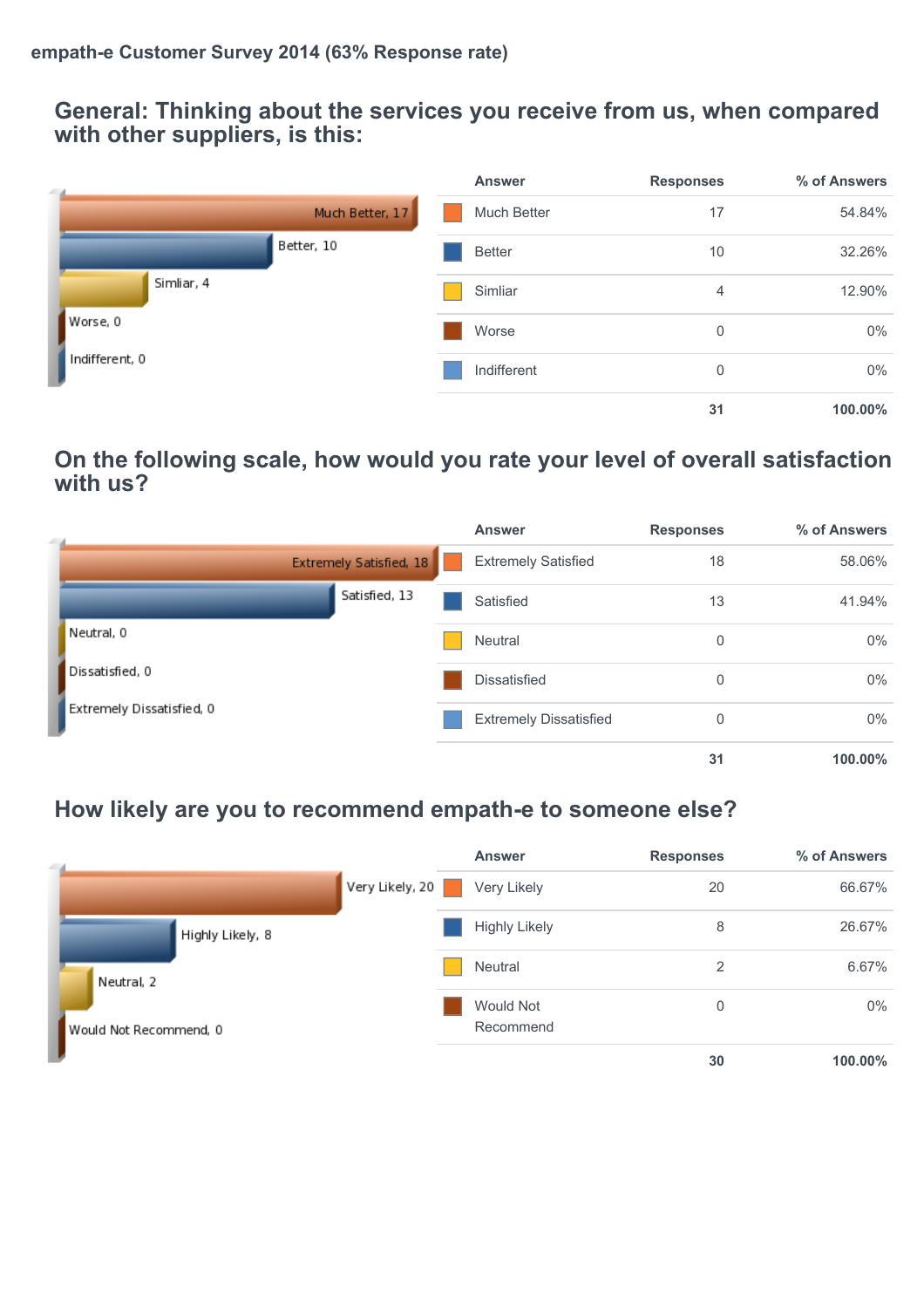### **Communications: We occasionally send out email updates. Do you think that we communicate enough with you?**

| $-4$                 |      | <b>Answer</b> | <b>Responses</b> | % of Answers |
|----------------------|------|---------------|------------------|--------------|
|                      | Yes, | Yes           | 25               | 83.33%       |
| No, 0<br>Too Much, 1 |      | No            | 0                | $0\%$        |
|                      |      | Too Much      | 1                | 3.33%        |
| Too Little, 2        |      | Too Little    | 2                | 6.67%        |
| N/A, 2               |      | N/A           | 2                | 6.67%        |
|                      |      |               | 30               | 100.00%      |

# **Do you currently receive our Tweets in regards to Saleslogix updates?**

| $-4$           |        | <b>Answer</b> | <b>Responses</b> | % of Answers |
|----------------|--------|---------------|------------------|--------------|
| Yes, 7         |        | Yes           |                  | 22.58%       |
| Please Add!, 1 | No, 21 | No            | 21               | 67.74%       |
|                |        | Please Add!   |                  | 3.23%        |
|                |        | N/A           | $\overline{2}$   | 6.45%        |
| N/A, 2         |        |               | 31               | 100.00%      |

**Support Services: Thinking about the occasions you have used our support services, and when compared with other suppliers, how would you rate us?**

| $-4$          |               |               | <b>Answer</b> | <b>Responses</b> | % of Answers |
|---------------|---------------|---------------|---------------|------------------|--------------|
|               |               | Excellent, 20 | Excellent     | 20               | 64.52%       |
|               | Very Good, 10 |               | Very Good     | 10               | 32.26%       |
| Good, 1       |               |               | Good          |                  | 3.23%        |
| Acceptable, 0 |               |               | Acceptable    | $\mathbf 0$      | $0\%$        |
| Poor, 0       |               |               | Poor          | 0                | $0\%$        |
|               |               |               |               | 31               | 100.00%      |